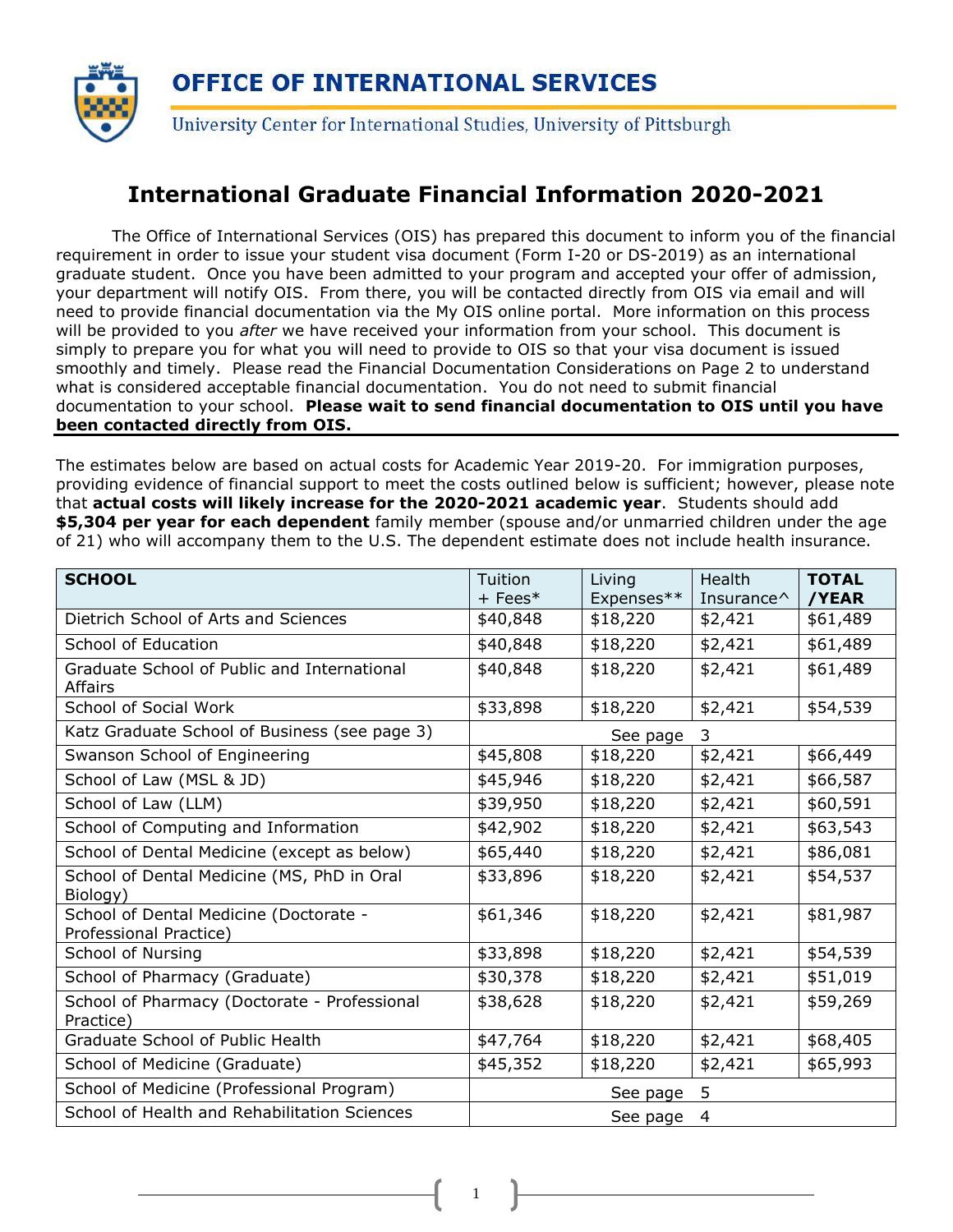*\* From<http://ir.pitt.edu/graduate-tuition/>*

*Figures listed are tuition rates for a Full-Time Student per academic year. International Students are considered out-of-state tuition.*

*\*\* From<https://professionals.collegeboard.org/higher-ed/financial-aid/living-expense/2020/12-month> ^ From https://hr.pitt.edu/students/general-student. Please note: Health insurance is required for all fulltime international students at the University of Pittsburgh.*

#### **Financial Documentation Considerations:**

- Review the cost estimates (above) and the estimated length of the degree program to which you are applying. *You will need to provide financial documentation of immediately available liquid assets only for the first 12 months of study.*
	- $\circ$  Immediately available liquid assets would be considered a bank statement or letter, stocks/bonds available for immediate withdrawal without penalty.
	- $\circ$  Salary information, retirement accounts, real estate or other non-liquid assets such as automobiles, jewelry, or other personal property cannot be used to demonstrate financial support for the first 12 months but may be provided as evidence of support for subsequent years of study.
- All proof of financial support must be original documents in English. We are able to convert your home country's currency into USD. Currency used must be indicated on document.
- Documentation must be issued within the last six months, and the date the document was issued must be clearly indicated.
- Be sure to include additional funds for any dependents who will accompany you to the U.S. (\$5,304 per dependent. Amount determined by 120% of the Health & Human Services Poverty amount [https://aspe.hhs.gov/poverty-guidelines\)](https://aspe.hhs.gov/poverty-guidelines).
- Students who have been awarded full financial support from the University of Pittsburgh covering all estimated tuition/fees, health insurance, and living expenses (Teaching Assistantship, Graduate Student Researcher, etc.) is sufficient proof of funding except to cover additional dependent expenses, if applicable.
- Students may provide proof of financial support from more than one sponsor. You will be able to submit multiple sources of financial documentation to OIS if needed. Each sponsor will need to submit an Attestation of Financial Support form via My OIS. Each sponsor will need to verify they are sponsoring your education and the amount they plan to provide. The sponsor must physically sign this form, typing in a signature will not be acceptable.
- You do not need to submit financial documentation to your school. Please wait to send financial documentation to OIS until you have been contacted directly from OIS via email. You will be able to upload original copies of financial documentation through your My OIS account (my.ois.pitt.edu) after we have received your information from your school.
- Evidence of financial support must also be shown to the U.S. Consulate when applying for a visa. OIS accepts scanned copies of financial documentation, but the Consulate will need to see the original version. Please make sure to keep the original copy of what you have scanned and uploaded to OIS for your visa interview.
- Questions concerning financial requirements can be emailed to *oisnew@pitt.edu.*

2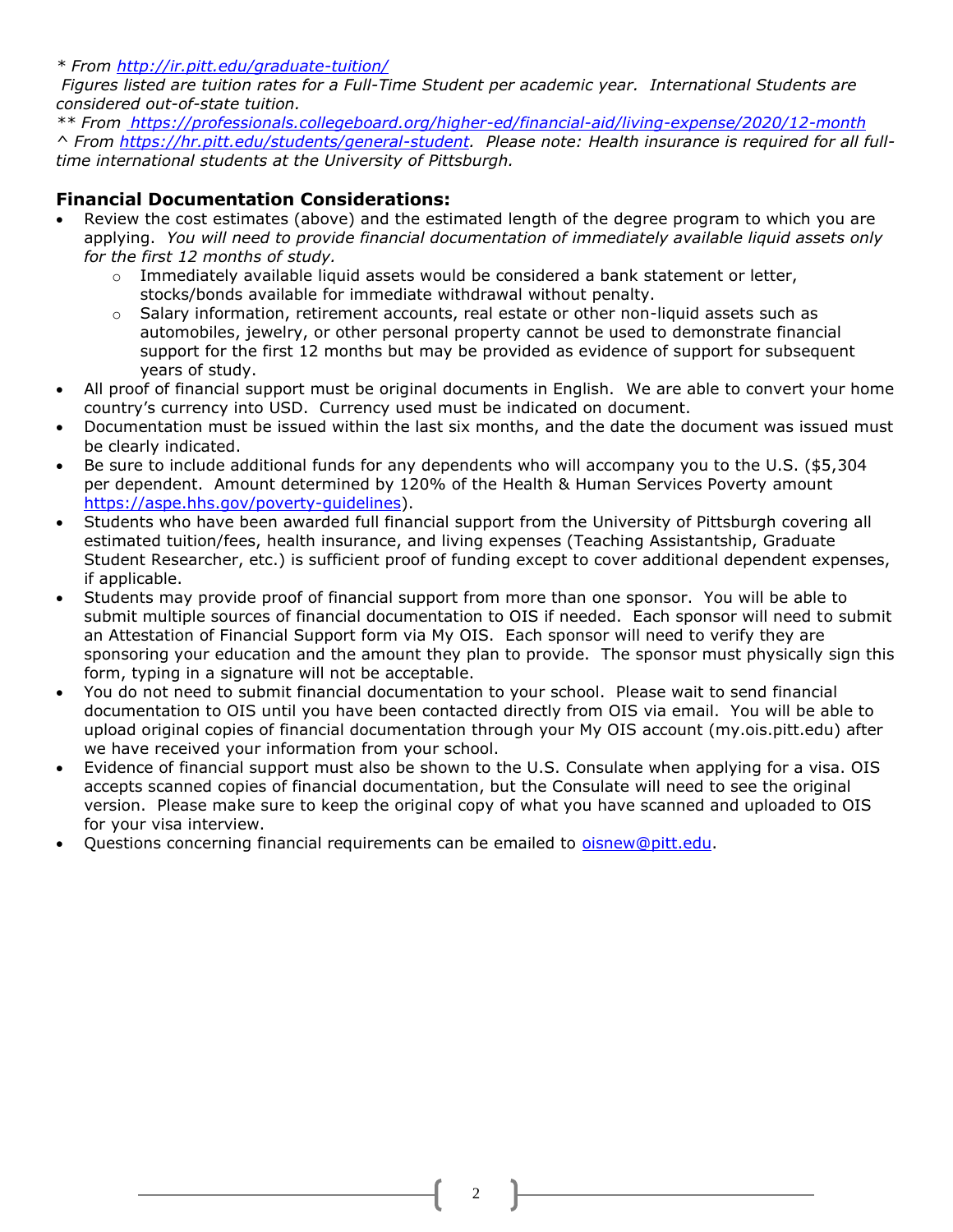# **KATZ Graduate School of Business**

Cost of Attendance Figures for 2020-2021

The estimates below are based on actual costs for Academic Year 2019-20. For immigration purposes, providing evidence of financial support to meet the costs outlined below is sufficient; however, please note that **actual costs will likely increase for the 2020-2021 academic year**. Students should add **\$5,304 per year for each dependent** family member (spouse and/or unmarried children under the age of 21) who will accompany them to the U.S. The dependent estimate does not include health insurance.

| <b>KATZ Program</b>                                                                                                                                                                  | <b>Tuition</b><br>+ Fees | <b>Professional</b><br><b>Development</b><br><b>Fees</b> | Living<br><b>Expenses</b> | <b>Insurance</b> | <b>TOTAL/YEAR</b> |
|--------------------------------------------------------------------------------------------------------------------------------------------------------------------------------------|--------------------------|----------------------------------------------------------|---------------------------|------------------|-------------------|
| Doctorate                                                                                                                                                                            | \$44,830                 | \$0                                                      | \$18,220                  | \$2,421          | \$65,471          |
| One Year MBA (3 terms)                                                                                                                                                               | \$67,245                 | \$4,500                                                  | \$18,220                  | \$2,421          | \$92,386          |
| Two Year MBA                                                                                                                                                                         | \$33,860                 | \$3,000                                                  | \$18,220                  | \$2,421          | \$57,501          |
| MBA Joint and Dual Degrees<br>(including Business Analytics)                                                                                                                         | \$47,830                 | \$3,000                                                  | \$18,220                  | \$2,421          | \$71,471          |
| Masters in Accounting                                                                                                                                                                | \$42,664                 | \$1,700                                                  | \$18,220                  | \$2,421          | \$65,005          |
| Masters in Marketing Science<br>Finance<br>Management<br>Supply Chain Management<br>Management Information Systems                                                                   | \$42,664                 | \$1,700                                                  | \$13,665                  | \$1,816          | \$59,845          |
| Masters in Accounting & Business<br>Analytics<br>Finance & Business Analytics<br>Marketing Science & Business<br>Analytics<br>Supply Chain Management &<br><b>Business Analytics</b> | \$42,664                 | \$1,700                                                  | \$18,220                  | \$2,421          | \$65,005          |

\* From<http://ir.pitt.edu/graduate-tuition/>

Figures listed are tuition rates for a Full-Time Student **per academic year**. International Students are considered out-of-state tuition.

\*\* From at https://www.katz.business.pitt.edu/

^ From https://professionals.collegeboard.org/higher-ed/financial-aid/living-expense/2020/12-month ^^ From [http://www.hr.pitt.edu/benefits/student-in/general-st/medical.](http://www.hr.pitt.edu/benefits/student-in/general-st/medical) Please note: Health insurance is required for all full-time international students at the University of Pittsburgh.

| Program                                                               | <b>Tuition</b>              | <b>Fees</b> | Living<br><b>Expenses</b> | <b>Health</b><br><b>Insurance</b> | <b>TOTAL</b> |
|-----------------------------------------------------------------------|-----------------------------|-------------|---------------------------|-----------------------------------|--------------|
| Exchange Program - 1 Term in U.S.<br>Residence                        | Paid at home<br>institution | \$1,975     | \$6,073                   | \$807                             | \$8,855      |
| Exchange Program - 2 Terms in U.S.<br>Residence                       | Paid at home<br>institution | \$3,950     | \$13,665                  | \$1,816                           | \$19,431     |
| Augsburg Executive Fellows Program<br>- Spring 1 Term (8 weeks)       | Paid at home<br>institution | \$0         | \$3,036                   | \$403                             | \$3,439      |
| Augsburg Executive Fellows Program<br>- Spring 1 & 2 Terms (16 weeks) | Paid at home<br>institution | \$0         | \$6,073                   | \$807                             | \$6,880      |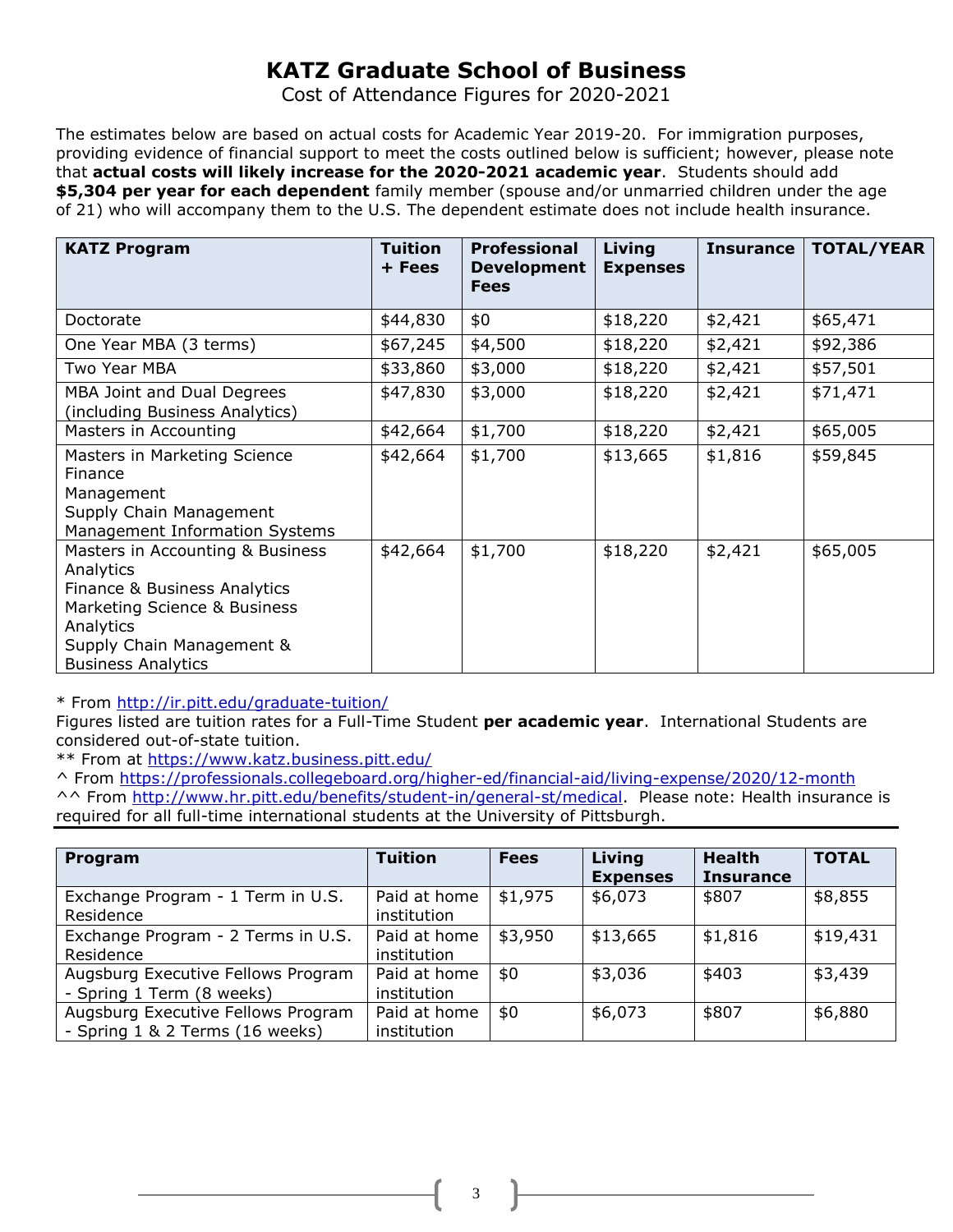# **School of Health and Rehabilitation Sciences**

Cost of Attendance Figures for 2020-2021

The estimates below are based on actual costs for Academic Year 2019-20. For immigration purposes, providing evidence of financial support to meet the costs outlined below is sufficient; however, please note that **actual costs will likely increase for the 2020-2021 academic year**. Students should add **\$5,304 per year for each dependent** family member (spouse and/or unmarried children under the age of 21) who will accompany them to the U.S. The dependent estimate does not include health insurance.

| <b>PROGRAM</b>                                                             | <b>Tuition</b><br>$+$ Fees $*$ | Living<br><b>Expenses</b><br>$***$ | <b>Health</b><br>Insurance^ | <b>TOTAL/YEAR</b> |
|----------------------------------------------------------------------------|--------------------------------|------------------------------------|-----------------------------|-------------------|
| Clinical Rehabilitation and Mental Health<br>Counseling (MS)               | \$38,228                       | \$18,220                           | \$2,421                     | \$58,869          |
| <b>Communication Science and Disorders</b><br>(MA/MS)                      | \$47,643                       | \$18,220                           | \$2,421                     | \$68,284          |
| Dietitian Nutritionist Program (MS)                                        | \$33,898                       | \$18,220                           | \$2,421                     | \$54,539          |
| Health Informatics (MS)                                                    | \$33,898                       | \$18,220                           | \$2,421                     | \$54,539          |
| <b>Health and Rehabilitation Sciences (MS)</b><br>with concentrations in:  |                                |                                    |                             |                   |
| -Physical Therapy                                                          | \$65,303                       | \$18,220                           | \$2,421                     | \$85,944          |
| -Rehabilitation Science and Technology                                     | \$59,555                       | \$18,220                           | \$2,421                     | \$80,196          |
| -Sports Medicine                                                           | \$47,764                       | \$18,220                           | \$2,421                     | \$68,405          |
| -Sports Science                                                            | \$47,764                       | \$18,220                           | \$2,421                     | \$68,405          |
| Occupational Therapy (MS) Post-Professional                                | \$65,303                       | \$18,220                           | \$2,421                     | \$85,944          |
| Physician Assistant Studies (MS)                                           | \$54,368                       | \$18,220                           | \$2,421                     | \$75,009          |
| Prosthetics and Orthotics (MS)                                             | \$47,643                       | \$18,220                           | \$2,421                     | \$68,284          |
| Doctor of Audiology (AuD)                                                  | \$50,333                       | \$18,220                           | \$2,421                     | \$70,974          |
| Doctor of Occupational Therapy (OTD)                                       | \$46,298                       | \$18,220                           | \$2,421                     | \$66,393          |
| Doctor of Physical Therapy (DPT)                                           | \$51,608                       | \$18,220                           | \$2,421                     | \$72,249          |
| Doctor of Clinical Science in Medical Speech-<br>Language Pathology (CScD) | \$65,303                       | \$18,220                           | \$2,421                     | \$85,944          |
| Doctor of Clinical Science in Occupational<br>Therapy (CScD)               | \$65,303                       | \$18,220                           | \$2,421                     | \$85,944          |
| Communication Science and Disorders (PhD)                                  | \$47,764                       | \$18,220                           | \$2,421                     | \$68,405          |
| Rehabilitation Science (PhD)                                               | \$47,764                       | \$18,220                           | \$2,421                     | \$68,405          |

\* For questions regarding SHRS tuition amounts and SHRS program length, please contact Jessica Maguire at [maguire@pitt.edu](mailto:maguire@pitt.edu)

\*\* From https://professionals.collegeboard.org/higher-ed/financial-aid/living-expense/2020/12-month ^ From [http://www.hr.pitt.edu/benefits/student-in/general-st/medical.](http://www.hr.pitt.edu/benefits/student-in/general-st/medical) Please note: Health insurance is required for all full-time international students at the University of Pittsburgh.

4